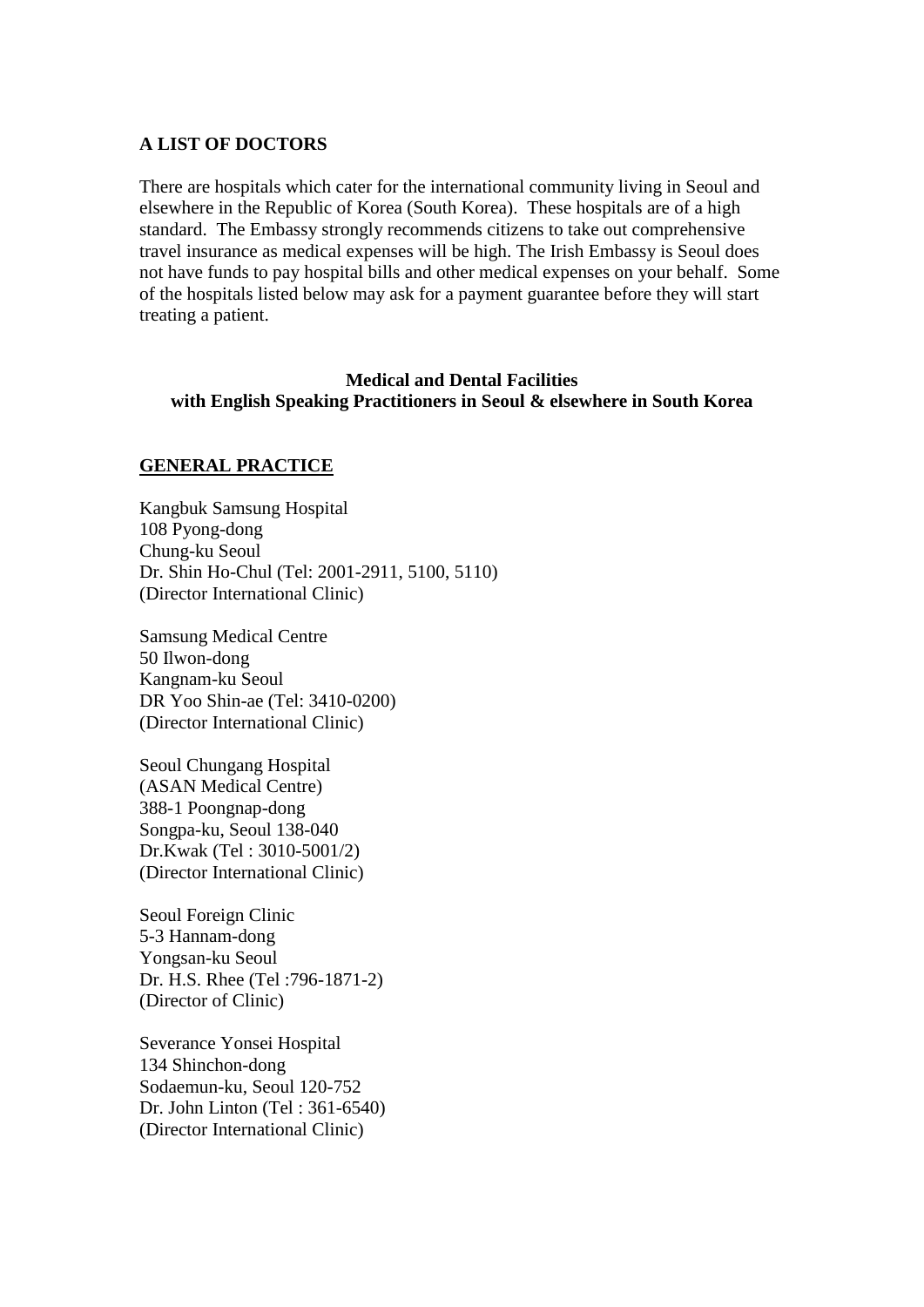Soonchunhyang Hospital 657-58 Hannam-dong Yongsan-ku Seoul 140-743 Dr Jang (Tel : 709-9158) (Director International Clinic)

### **OBSTETRICS AND GYNAECOLOGY**

Samsung Cheil Hospital 1/23 Mukchung-dong Chung-ku, Seoul Dr. Ho-wan Han (Tel : 2273-0151) (Gynaecologist/Obstetrician)

Dr. Sung Hae-ree Clinic near UN Village (Tel : 790-0802) (Gynaecologist/ Obstetrician)

### **PAEDIATRICS/ALLERGY**

Dr. Yoo Shin-ae (Tel : 3410-0200) (Paediatrician) (Director of International Healthcare Centre, Samsung Medical Centre)

#### **DENTISTS**

A+ Dental Clinic (Tel : 3442-7575) 5th Floor Chungdam Building 41-1 Chungdam-dong Kangnam-ku, Seoul

C&Y Dental Group (Tel : 733-1633) 3-7 Sunggonghoi Building Chung-dong Chung-ku

Dr. Chung Chin-koo (Tel : 795-7726) (Prosthodontist) 135-3 Itaewon-dong Yongsan-ku, Seoul

Dr. Lee Soo-chan (Tel : 798-0500) (Prosthodontist) 186 Hangang-Ro, 2ga Yongsan-ku, Seoul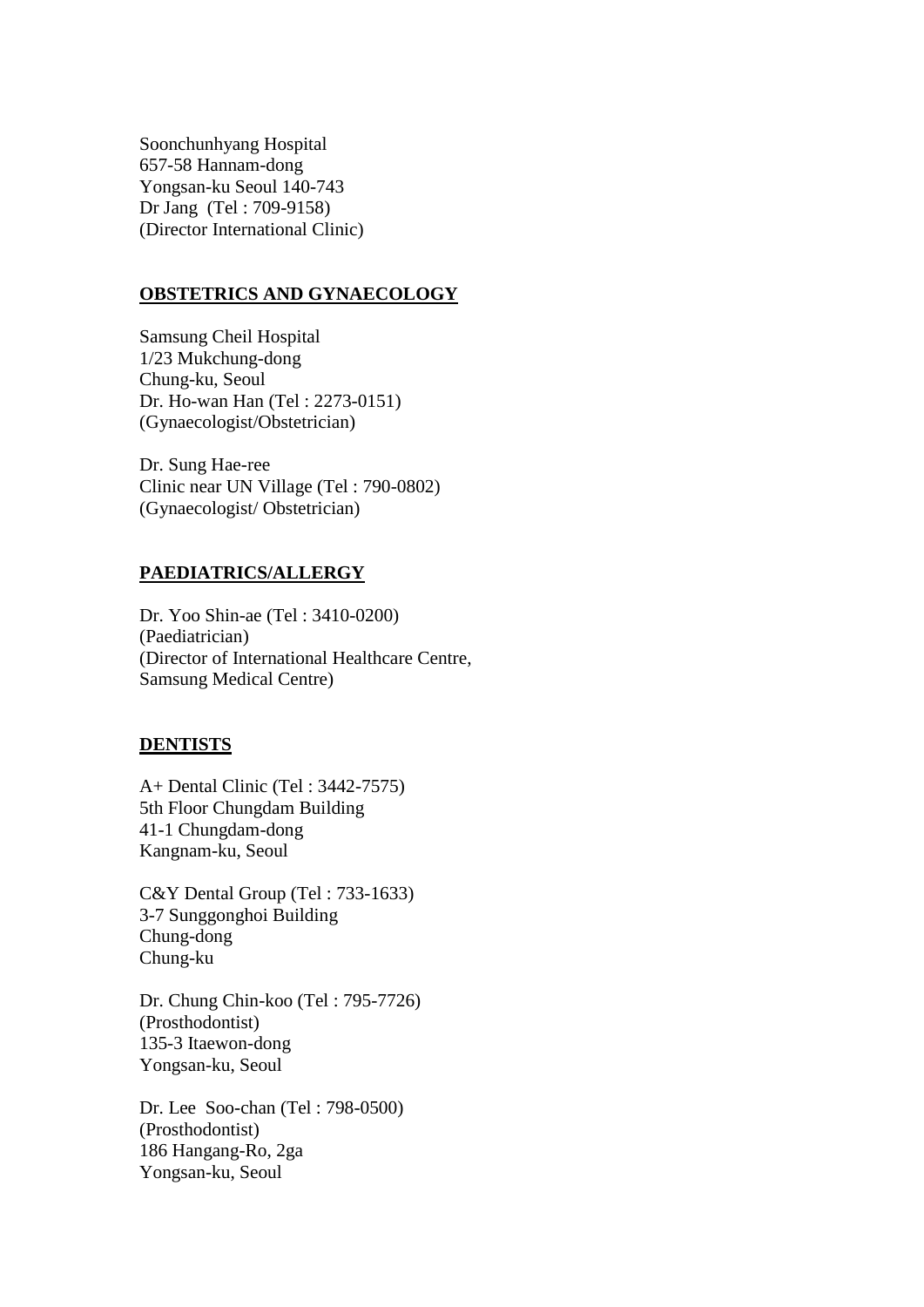## **OPTHAMOLOGIST**

Dr. Kong's Eye Clinic (Tel: 733-6890) Injoo Building, 111-1 Seorin-dong, Chongno-ku, Seoul

# **CHIROPRACTIC PHYSICIAN**

Dr. James Lee (Oriental medicine & Wellness Specialist) Itaewon Wellness Itaewon Subway Exit #2, Hannam Bldg., 3F T: 02-794 3536 / [www.itaewonwellness.com](http://www.itaewonwellness.com/)

# **DISCLAIMER**

The management of these medical facilities tries to ensure that all practitioners on the panel are registered to practise and are suitably qualified. However, the Irish Embassy, Seoul cannot accept any legal liability in this regard. Any complaint about a particular practitioner should be made to the Management Officer who will consider whether the person should remain on the panel.

| <b>Hospital Name</b>    | Address                 | English Speaker's<br><b>Contact Number</b> | Emergency<br>Room |
|-------------------------|-------------------------|--------------------------------------------|-------------------|
|                         |                         | Area code (051)                            | Number            |
| Dong-A University       | 1, Dongdaesin-dong      | Ms.Kim, Sung-Ah                            | 240-5580          |
| Hospital                | 3-ga, Seo-gu            | 240-2415                                   |                   |
| Pusan National Univ.    | Amidong 1-ga, Seo-      | Ms. Lee, Kyung-                            | 240-7501          |
| Hospital                | gu                      | Ah                                         |                   |
|                         |                         | 240-7890                                   |                   |
| <b>Baptist Hospital</b> | 374-75, Namsan-<br>dong | Ms.Song, Jung-Ok<br>580-1313               | 580-1212          |
|                         | Geumjeong-gu            | Mr. Lee, Jung-Sang                         |                   |
|                         |                         | 580-1251                                   |                   |
| Inje Univ.Busan Paik    | 633-165, Gaegeum 2-     | Mr.Cha, Ji-Hoon                            | 890-6221          |
| Hospital                | dong, Busanjin-gu       | 890-6220                                   |                   |
| Maryknoll General       | 12, Daecheong-dong,     | Mr. Park, Myung-                           | 461-2300          |
| Hospital                | 4-ga, jung-gu           | hwan                                       |                   |
|                         |                         | 468-3858                                   |                   |
| Kang Internal           | #256-3, Bujeon 2-       | Dr.Kang, Pil-joong                         | 817-2334          |
| Medicine Clinic         | dong, Jin-Ku, Busan     |                                            |                   |

# **Medical and Dental Facilities in Busan & Korea**